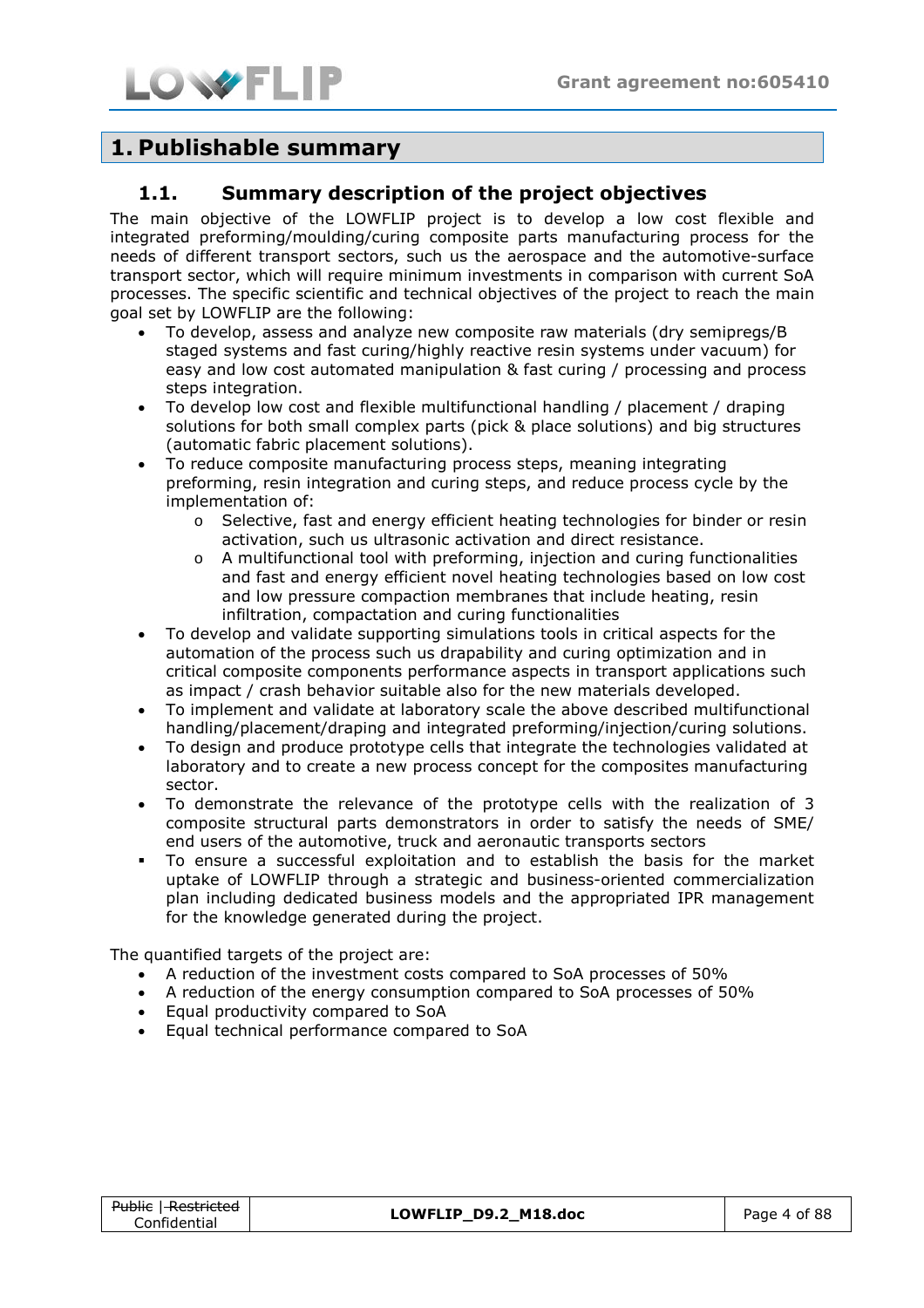

Energy consumption

50% reduction

|                                                 | <b>Current Start of Art</b> |                     |                            |                         |  |
|-------------------------------------------------|-----------------------------|---------------------|----------------------------|-------------------------|--|
|                                                 | Large parts                 |                     | <b>Small/ medium Parts</b> |                         |  |
|                                                 |                             |                     | <b>RTM</b>                 |                         |  |
|                                                 | <b>ATL</b>                  | <b>AFP</b>          | Preforming                 | Moulding                |  |
| Productivity (cycle time)                       | 45 kg/hour                  | 30 kg/hour          | <6mins - 3hrs per<br>part  | <10mins - 4hrs per part |  |
| Investment costs                                | $2,5-3,0$ M€                | 1-5 M€              | 40.000 - 540.000 €         | 136,000 - >1,000,000 €  |  |
| Energy consumption (kWh) 50-80 kW (installation |                             | 60kW (installation) | 1kWh - 5kWh                | 7kWh - 24kWh            |  |
|                                                 |                             |                     |                            |                         |  |
| <b>LOWFLIP project targets</b>                  | Large parts                 |                     | Small/medium parts         |                         |  |
| Productivity                                    | Equal                       |                     | Equal                      |                         |  |
| <b>Technical performace</b>                     | Equal                       |                     | Equal                      |                         |  |
| <b>Investments costs</b>                        | 50% reduction               |                     | 50% reduction              |                         |  |

50% reduction

# **1.2. Brief description of the work performed since the beginning of the project and results achieved**

The major tasks addressed during the first 18 months of the project were the **definition of demonstrator parts**, the **development of a new material suitable for LOWFLIP process, the definition and development of new processes for large and small parts,** as well as **innovative tooling solutions for fast and energy efficient heating.** Also, **new simulation models** were developed to predict the material behaviour . All of these tasks are closely linked to each other, requiring a collaborative exchange between the partners. A fast progress towards the final definition has been made and 3 demonstrator parts were identified at the beginning of the project for all different transport sectors by Carbures (automotive), AESI (aviation) and Kögel (truck). The latter is a front wall that is currently manufactured out of aluminium, which means that a first CFRP prototype will be developed within LOWFLIP.

In parallel, a new **material has been developed by SGL** (WP2). A new resin system is used to impregnate dry fibers and produce semipreg and prepreg material. The material has been tested with regards to its handling and processing properties, as well as its mechanical properties. The material meets the requirements defined by the partners and will be used further in the project. More work will be done regarding the mechanical characterization of different materials, since first tests have shown a strong correlation with the curing and processing parameters.

In the WP3, corresponding to development of multifunctional handling/placement/draping systems, **new processes were designed** for large and small part manufacturing.

Therefore, **process requirements** have been collected by the partners, which serve as an important basis for the development of the laying head system and the pick & place application. Advanced concepts for both small and complex 3D parts, as well as the automated manufacturing of large parts were developed. For both, the automotive (Carbures) and the truck (Kögel) part, tools were designed in detail together with Tecnalia, ALPEX and USTUTT. A lab scale cell of a new tapelaying system developed by USTUTT and FILL has been installed which will be used for the validation of a new innovative process concept. A large scale version of the production cell is planned later in WP7 to manufacture all demonstrator parts.

**New tool concepts** for fast & energy efficient heating and curing were developed in WP4 for the different demonstrator parts. A metallic mould with interchangeable fluid systems for energy-efficient curing will be used for the Carbures part. A composite tool with integrated resistive heating circuits will be built for the manufacturing of Kögel's front wall – a part with a dimension of about  $3.5 \text{ m} \times 3 \text{ m}$ . Finally, a state-of-the-art metallic mould is used for the aircraft demonstrator with integrated stringer elements.

| <del>Public</del>   <del>Restricted</del> | LOWFLIP_D9.2_M18.doc | Page 5 of 88 |
|-------------------------------------------|----------------------|--------------|
| Confidential                              |                      |              |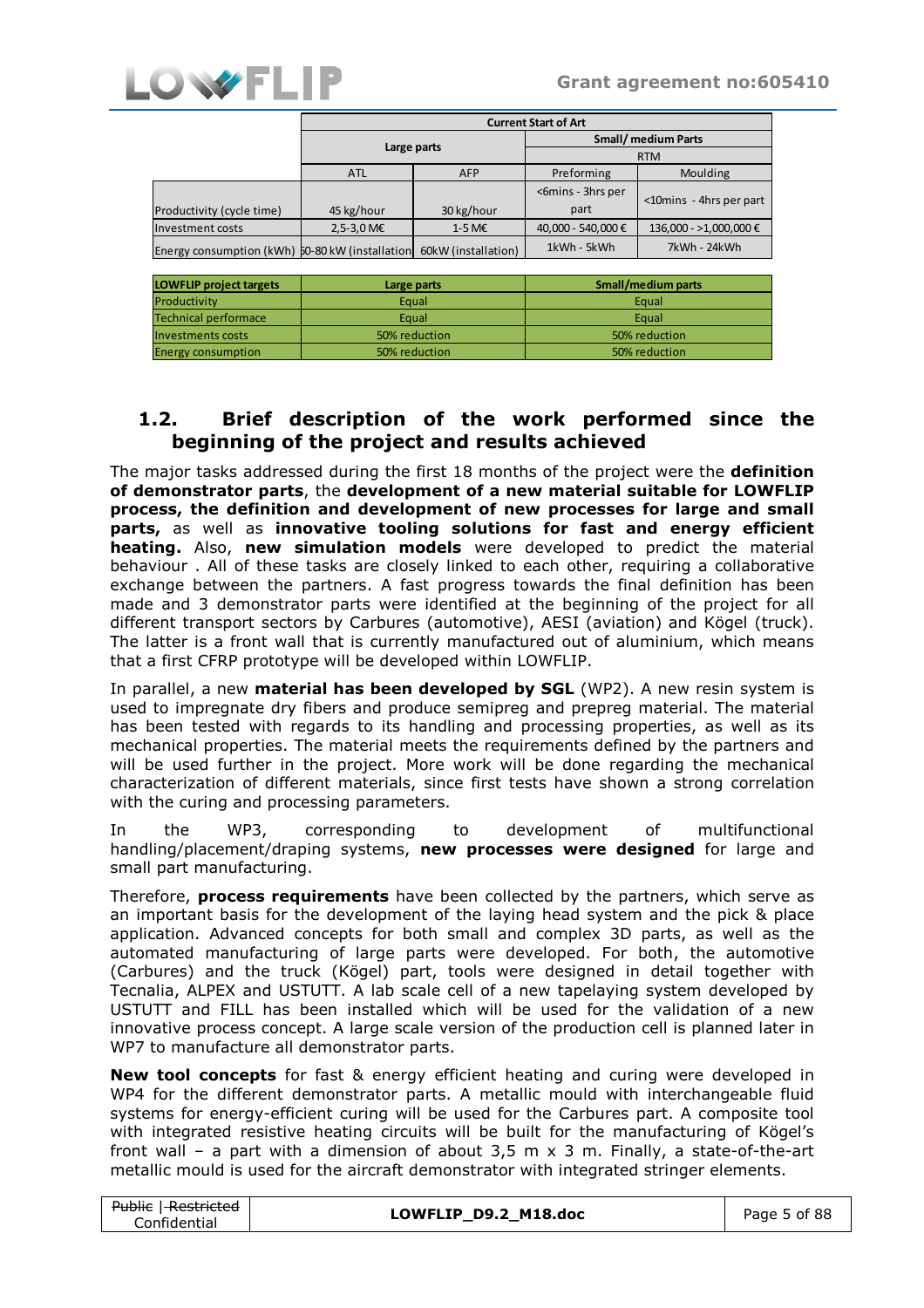

To start the activities within the **simulation group** (WP5), a kick-off meeting has been organized at the AESI facilities in Madrid on April 1, 2014 among all WP5 partners (MECAS, Aernova, Tecnalia, USTUTT). Afterwards, the general meeting has been held at the Carbures facilities in Jerez de la Frontera, Spain, on April 2 and 3, 2014.

To simulate the behaviour of the new material, **draping simulations with new material models** were performed in WP5. Moreover, a test campaign for experimental draping has been established and input parameters were defined by the partners.

Due to the fact that a new prepreg material has been used, the test facilities were upgraded with different thermal heating systems in order to be able to influence the viscous behaviour of the material. In this way, LOWFLIP will enable the partners to perform more research on the processing of new, innovative materials, such as the developed out-of-autoclave prepreg.

### **1.3. Expected final results and their potential impact and use**

By developing a new manufacturing process including the material system, many innovative solutions are addressed to meet the requirements on automated manufacturing of the transport sector. Mainly the expected final results are:

- A new material system that is suitable for automated, fast and energy-efficient CFRP parts manufacturing
- A process with a low level of investment vs HP-RTM/ C-RTM and ATL/AFP, accessible for SMEs.
- A fully automated solution: high production capacity, low cost equipment and high quality level for structural application
- The reduction of process steps and energy consumption by investigating merging possibilities throughout the process
- A new process for small to medium sized 3D application (automotive)
- A new process for medium to large panel application (aerospace, cargo transportation)
- New numerical models for composite materials and processes and further development of integrated product / process analysis tools to reduce the number of experimental tests required during the development of composite parts.

The process can be used in general for many different applications, where a high degree of automation for large volume CFRP part production is required. The developed material specifically addresses the automotive, aeronautic and truck sector, but more applications are possible.

# **1.4. Address of public website**

[www.LOWFLIP.eu](http://www.lowflip.eu/)